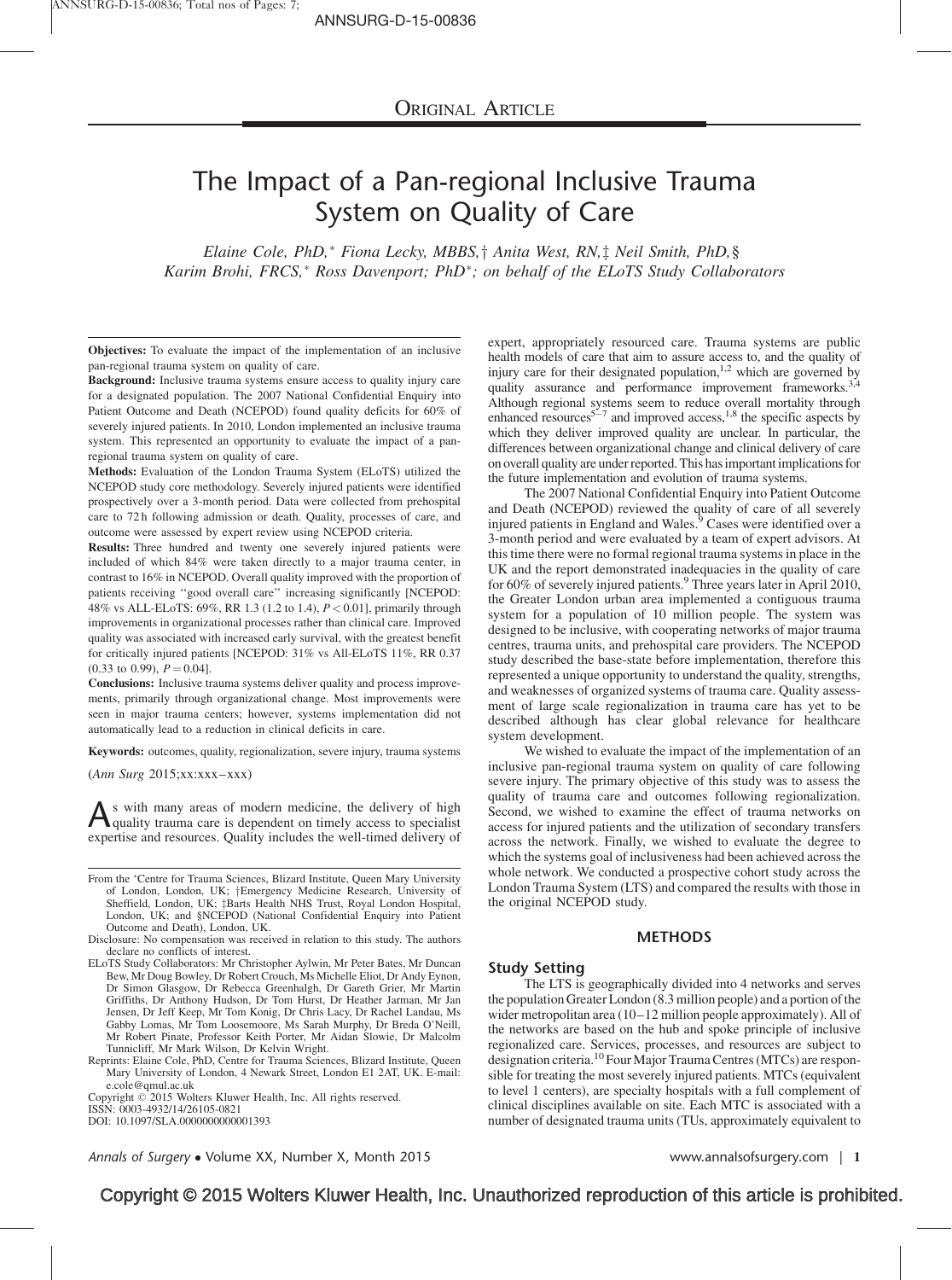level 3 centers). TUs are capable of treating less severely injured patients and able to initiate treatment and onward transfer of those identified as requiring MTC level care. Prehospital distribution of patients is coordinated via a pan-London triage tool. Prehospital care is provided by the London Ambulance Service in cooperation with regional boundary ambulance services augmented by physician-led emergency medical teams (land and helicopter). Prehospital physicians are tasked to trauma requiring a greater level of care at scene, such as rapid sequence induction of anesthesia.

#### Data Collection

Evaluation of the London Trauma System (ELoTS) utilized the core methodology described in the NCEPOD report.<sup>[9](#page-5-0)</sup> For the 3 month period from February to April 2013, all trauma patients (adult and paediatric) were identified prospectively within all MTCs and TUs across each network. Patient case notes from prehospital care through to hour 72 of hospital admission (or death) were copied, anonymized and securely stored at each network MTC. Internal review board approval for service evaluation was agreed and data were collected as part of institutional clinical audit. The primary inclusion criterion was severe injury, defined by an injury severity score (ISS) of greater than 15 utilizing Abbreviated Injury Score (AIS 98) coding.<sup>[11](#page-5-0)</sup> This was calculated locally and verified with the Trauma Audit Research Network (TARN: [www.tarn.ac.uk\)](http://www.tarn.ac.uk/). Patients were excluded if they were found to have an ISS less than 16; a nontrauma patient or if there was a delay in presentation of greater than 72 h from injury (primarily due to repatriation from other facilities in the UK or overseas).

To assess improvement to timely resuscitation and early diagnosis, data were collected on demographics, mechanism of injury, prehospital care, trauma team response, time to consultant review, time to diagnostic imaging and operative intervention, and any interhospital transfer arrangements in the first 72 h. Traumatic brain injury (TBI) was the most common severe injury reported by NCEPOD; therefore, we specifically examined time to neurosurgery consultation and emergency neurosurgery. The effects of system care on outcome, namely early mortality was evaluated (defined as per the NCEPOD study criteria as a death 72 hours or less from admission to hospital). Assessment forms from the original NECPOD audit, comprising quantitative and qualitative measures of care were completed for each patient enrolled in the study.

#### Assessment of Quality of Care

Previous NCEPOD study expert reviewers and representatives from TARN were invited to participate as quality assessors. A multidisciplinary group of 8 independent external experts (from outside the LTS) and 21 peer reviewers was convened. The panel for each network evaluation was comprised of expert and peer reviewers external to that network to mitigate any reporting bias. Anonymized case notes and assessment forms were evaluated using quality performance indicators derived from the NECPOD study. To enhance interassessor reliability, standardized NCEPOD assessment criteria were used for each anonymized case. Panels at each network assessment were encouraged to discuss cases to increase concordance and agree quality grade consensus.

To assess the overall care for each patient a grading system was developed based on the original NCEPOD criteria:

- (1) Good care—a standard that you would accept from yourself, your trainees, and your institution.
- (2) Clinical deficits—aspects of clinical care could have been improved.
- (3) Organizational deficits—aspects of organizational care could have been improved.
- (4) Deficits in both—aspects of both clinical and organizational care could have been improved.
- (5) Less than satisfactory—several aspects of clinical and/or organizational care were less than satisfactory, well below that you would accept from yourself, your trainees, and your institution.

### Data Analysis

ELoTS data were compared with that from the NCEPOD study. Time-based raw data were unavailable from NCEPOD thereby preventing any direct comparative statistical analysis. Where available, summary data from the NCEPOD ''Trauma Who Cares'' report<sup>9</sup> were used for comparison with ELoTS. Categorical variables were analyzed using Fisher's exact or  $\chi^2$  tests and reported as percentage and relative risk (RR) with 95% confidence intervals. Consistent with NCEPOD data, age is expressed as mean, and other numerical nonparametric data are expressed as median with interquartile range. Internal consistency of the quality rating across the MTCs was measured using Cronbach's Alpha.

In addition to overall system performance, we compared quality and performance at major trauma centres (MTC-ELoTS) with similar high volume hospitals in NCEPOD (HV-NCEPOD). High volume centers were previously defined by NCEPOD as those large multispecialty hospitals with on-site neurosurgical facilities who reported greater than 20 cases during the study period. All 4 hospitals which subsequently became MTCs participated in the original NCEPOD research. For this analysis, NCEPOD provided summary data on overall quality assessment, injury severity, mortality, time to assessment, and intervention. Statistical analysis was carried out using SPSSv.21, IBM Corp. A  $P < 0.05$  was considered statistically significant.

#### RESULTS

During the 3 month study period, 344 severely injured patients were identified as suitable for inclusion. Following application of exclusion criteria and removal of cases with missing medical notes there were 321 cases with ISS greater than 15 available for quality assessment. Two hundred and sixty nine (84%) patients were admitted directly to an MTC and 52 (16%) patients were triaged initially to Trauma Units and then secondarily transferred to an MTC. Demographics of enrolled patients are detailed in Table 1. In comparison with NCEPOD, ELoTS patients were older and had increased use of prehospital physician trauma teams, ithat is, Helicopter Emergency Medical Services (HEMS) (Table 1).

#### Quality Assessment

Overall, patients in the London Trauma System received a significantly higher quality of care than described in NCEPOD. There was a significant increase in the number of patients categorized as receiving ''Good overall care'' [NCEPOD: 48% vs ALL-ELoTS: 69%, RR 1.3 (1.2 to 1.4),  $P < 0.001$ ]. Improvements were evident in all categories of assessment (Figure 1A), with greatest benefit observed in the reduction of organizational deficits [NCEPOD: 23% vs All-ELoTS: 10%, RR 0.43 (0.30 to 0.61),  $P = 0.02$ . Good care was higher in MTCs compared with HV-NCEPOD hospitals [HV-NCEPOD: 58% vs MTC-ELoTS: 74%, RR 1.2 (1.0 to 1.4),  $P = 0.02$ ], with increases in the quality of patient management seen across all categories (Figure 1B). There was good internal consistency between quality ratings across the networks (Cronbach's Alpha 0.76).

#### Processes of Care

Considerable improvements were observed in the initial assessment of injured patients on arrival at the ED, with a significant increase in trauma team response [NCEPOD: 60% vs All-ELoTS: 92%, RR 1.5 (1.4 to 1.6), P < 0.001, Figure 2A]. This was further

2 | www.annalsofsurgery.com -

2015 Wolters Kluwer Health, Inc. All rights reserved.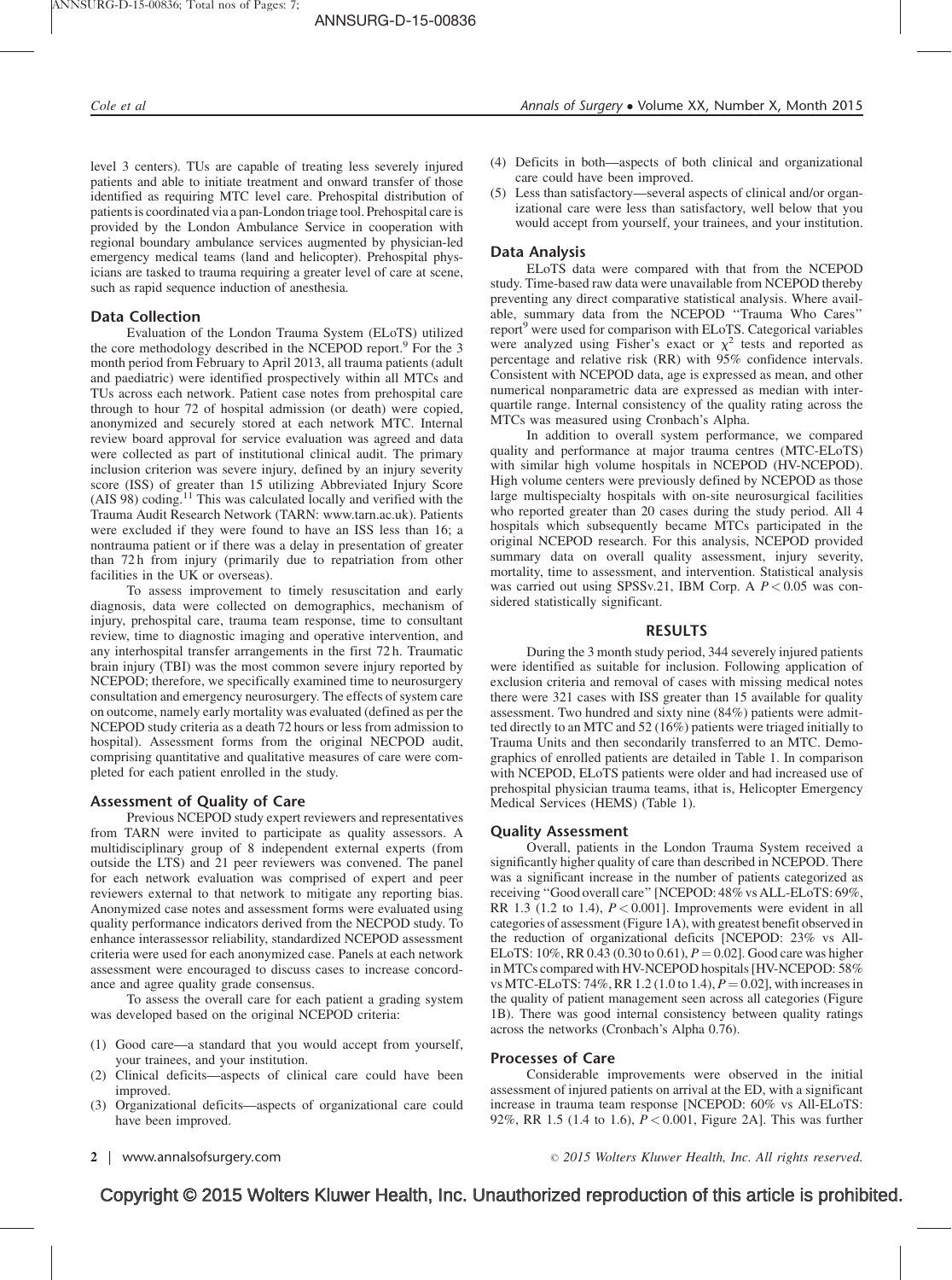|                            | NCEPOD $(n = 795)$ | All-ELoTS $(n=321)$    | $HV-NCEPOD (n=129)$ | MTC-ELoTS $(n=269)$ |
|----------------------------|--------------------|------------------------|---------------------|---------------------|
| Age                        | 40                 | 46                     |                     | 44                  |
| Male                       | 594 (75)           | 234(73)                |                     | 198 (74)            |
| Mode of arrival            |                    |                        |                     |                     |
| Ambulance service          | 652 (83)           | $197(61)$ <sup>†</sup> | 76 (59)             | 147(55)             |
| Helicopter service         | 92 (12)            | $119(37)^{\dagger}$    | 37(29)              | $119(44)^*$         |
| Other                      | 51(5)              | 5(2)                   | 16(12)              | 3(1)                |
| PHC activation to ED (min) |                    |                        |                     |                     |
| Ambulance service          | 56                 | 61                     |                     | 66                  |
| Helicopter service         | 78                 | 72                     |                     | 70                  |
| ED arrival time            |                    |                        |                     |                     |
| $08.00 - 17.59$            | 344(43)            | 163(51)                |                     | 117(43)             |
| $18.00 - 07.59$            | 419(53)            | 158 (49)               |                     | 152 (57)            |
| Injury severity            |                    |                        |                     |                     |
| ISS $16-24$                | 449 (57)           | 175(55)                | 56 (43)             | 148 (55)            |
| ISS $25-35$                | 279 (35)           | 112(35)                | 60(47)              | 90(33)              |
| ISS 36-75                  | 67(8)              | 34(10)                 | 13(10)              | 31(12)              |

TABLE 1. Admission Demographics and Injury Characteristics

Values are expressed as mean or  $n$  (%).

Other includes self-presentation and police/other emergency services. Data on patient demographics e and PHC times for HV-NCEPOD patients not available. - $*P = 0.03$ .

 ${\dagger}P < 0.001$ .

Fishers exact tests between NCEPOD and All-ELoTS, and HV–NCEPOD and MTC-ELoTS.

ED indicates emergency department; HV: high volume, ISS: injury severity score; MTC: major trauma centre, PHC: prehospital care.

enhanced for severely injured patients taken directly to an MTC, with a near universal trauma team response [HV-NCEPOD: 73% vs MTC-ELoTS: 99%, RR 1.3 (1.2 to 1.5), P < 0.001, Figure 2A]. Early involvement of senior clinicians was greatly improved with a 3-fold increase in consultant-led trauma teams [NCEPOD: 27% vs All-ELOTS: 88%, RR 3.2 (2.8 to 3.6),  $P < 0.001$ ]. The majority of patients were seen by a consultant in the ED within 30 min of arrival [NCEPOD: 38% vs All-ELoTS: 92%, RR 2.4 (2.2 to 2.6), P < 0.001, Figure 2B] with even more marked improvements evident at MTCs [HV-NCEPOD: 57% vs MTC-ELoTS: 97%, RR 1.3 (1.1 to 1.6),  $P < 0.001$ , Figure 2B].

In this study, approximately 1 in 4 patients (22%) was in shock (defined as systolic BP 90 mmHg or less) on arrival.When used in early hemorrhage assessment, average time to whole body CT from ED arrival was reduced by two thirds (NCEPOD: 138 mins vs All-ELoTS: 52 mins, Figure 2C). Pre- and postimplementation of the LTS, 14% of patients required emergency hemorrhage control (operative or interventional radiology) but after trauma system implementation substantial reductions in time to laparotomy from ED arrival were observed [NCEPOD: 384 min vs median All-ELoTS: 47 min (IQR 29–88) (no comparative raw NCEPOD data available), Figure 2D].

TBI was suspected in the majority of ELoTS patients (82%), mandating urgent neurological assessment. There were nonsignificant increases in utility of CT head scanning (NCEPOD 68% vs All-ELoTS: 77%,  $P = 0.20$ ) with a median time to CT head scan of 33 min (IQR 21 to 56) for All-ELoTS patients (no comparative timedata availability for NCEPOD). Within the LTS, patients presenting initially to a TU had significantly longer waits for CT Head compared with those taken directly to an MTC (TU: 118 min vs MTC:  $38 \text{ min}$ ,  $P < 0.001$ , Figure 3A). Additional benefits were seen at MTCs, with a 3-fold increase in CT head within 1 h of arrival [HV-NCEPOD: 28% vs MTC-ELoTS: 82%, RR 2.9 (2.2 to 3.8),  $P < 0.001$ , Figure 3B. Compared with NCEPOD, significantly more patients were referred for urgent neurosurgical opinion [NCEPOD: 32% vs All-ELoTS: 55%, RR 1.7 (1.4 to 1.9),  $P < 0.01$ ]. Time to neurosurgical review improved with a 4-fold increase in specialist consultation within 1 hour of referral [NCEPOD: 10% vs All-ELOTS: 45%, RR 4.4 (3.5 to 4.6),  $P < 0.001$ , Figure 3C], with significant differences observed for those patients admitted directly to an MTC [HV-NCEPOD: 23% vs MTC-ELoTS: 48%, RR 2.2 (1.6 to 3.1),  $P < 0.01$ ]. All MTC patients requiring urgent neurosurgery were operated on within 4 hours from arrival in comparison with 67%

FIGURE 1. (A) Overall quality assessment: NCEPOD versus All-ELoTS. Graphs show percentage of cases per quality grade. Good care: NCEPOD: 48% vs ALL-ELoTS: 69%, RR 1.3 [1.2 to 1.4], P< 0.01. Organizationsal deficits: NCEPOD: 23% vs ALL-ELoTS: 10%, RR 0.43 [0.30 to 0.61],  $P = 0.02$ . (B) Overall quality assessment: HV-NCEPOD vs MTC-ELoTS. Graphs show percentage of cases per quality grade. Good care: HV-NCEPOD: 58% vs MTC-ELoTS: 74%, RR 1.2 [1.0 to 1.4],  $P = 0.02$ ). Organizationsal deficits: HV-NCEPOD: 21% vs MTC-ELoTS: 8%, RR 0.35 [0.39 to 0.71]  $P = 0.01$ .



 $\degree$  2015 Wolters Kluwer Health, Inc. All rights reserved.  $\degree$  and  $\degree$  and  $\degree$  and  $\degree$  and  $\degree$  3 and  $\degree$  3 and  $\degree$  3 and  $\degree$  3 and  $\degree$  3 and  $\degree$  3 and  $\degree$  3 and  $\degree$  3 and  $\degree$  3 and  $\degree$  3 and  $\degree$  3 and  $\degree$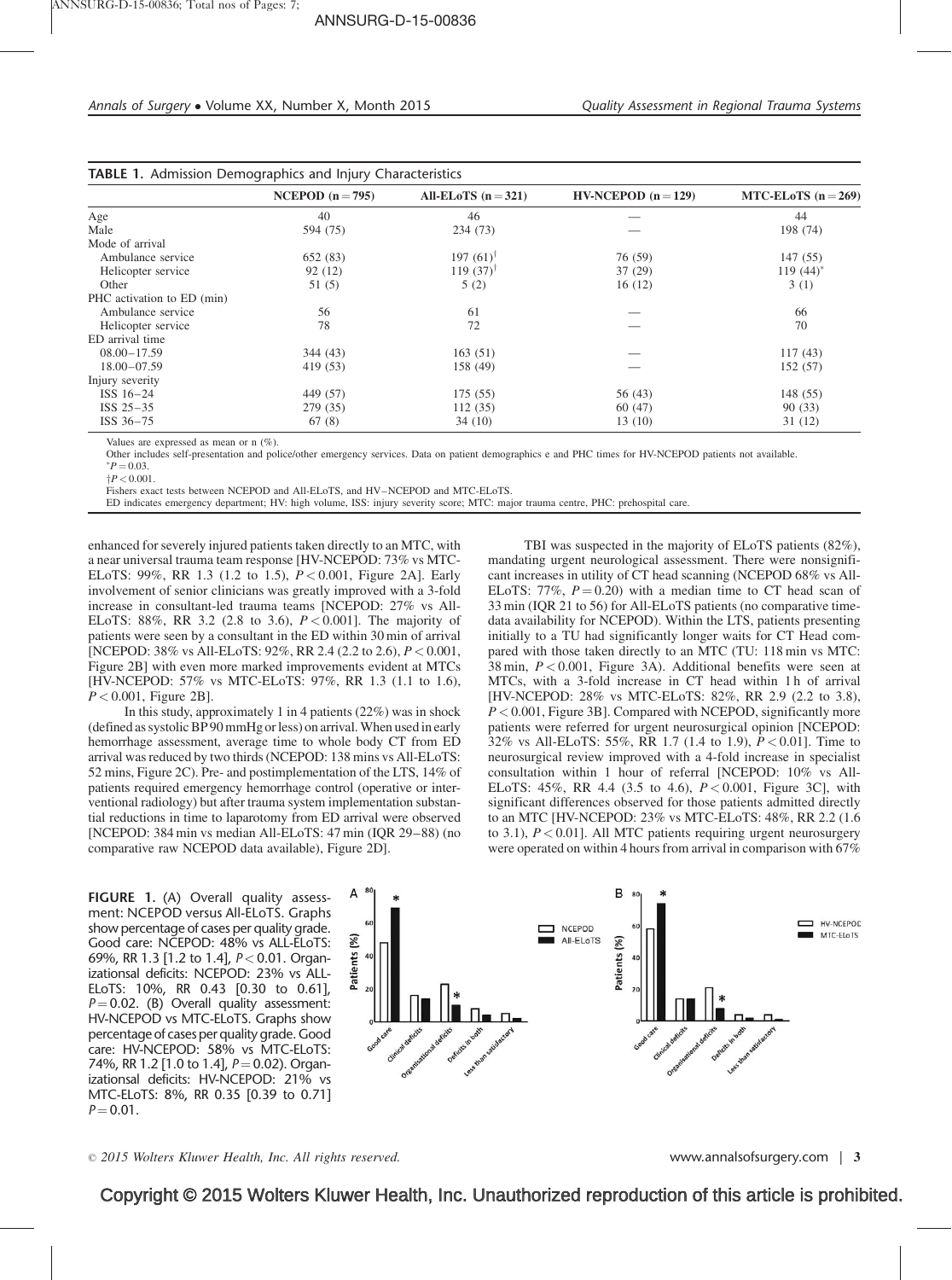

of those patients NCEPOD hospitals with neurosurgery on-site, [RR 1.5 (1.3 to 1.6), P < 0.001, Figure 3D].

#### **Mortality**

To substantiate the overall quality improvements, the effect on early mortality (within the first 72 hours) was evaluated. Of the 22 deaths observed, 19 occurred within the first 24 hours postadmission, 2 patients died between 24 and 48 hours, and 1 death occurred just before 72 hours. The primary causes of death were TBI (16), haemorrhage (4), and severe crush injury (2). Overall early unadjusted mortality rates in the LTS were reduced in comparison to NCEPOD (Figure 4). We observed improved early survival for all degrees of injury, with greatest benefits seen in the most critically injured patients ( $ISS > 35$ ) where crude mortality rates decreased by more than half for ELoTS patients [NCEPOD: 31% vs All-ELoTS 11%, RR 0.37 (0.33 to 0.99),  $P = 0.04$ . Similar trends in mortality benefits were seen for patients treated directly at MTCs, where early deaths decreased by nearly half [HV-NCEPOD: 13% vs MTC-ELoTS 7%, RR 0.53 (0.28 to 0.99),  $P = 0.06$ .

#### Access to Care and Inclusivity

After system implementation, access to early specialist trauma care increased, with 84% of severely injured patients taken directly to a MTC in contrast to 16% in the NCEPOD study. There was a trend toward fewer patients ( $n = 52$ ) requiring a secondary transfer from a FIGURE 2. (A) Trauma team response. Graph shows percentage of cases per trauma team response, NCE-POD: 60% versus All-ELoTS: 92%, RR 1.5 [1.4 to 1.6], P < 0.001; HV-NCEPOD: 73% versus MTC-ELoTS: 99%, RR 1.3 [1.2 to 1.5],  $P < 0.001$ . (B) Early consultant review. Graph shows percentage of cases reviewed by a consultant or attending grade doctor within 30 min of arrival, NCEPOD: 38% versus All-ELoTS: 92%, RR 2.4 [2.2 to 2.6],  $P < 0.001$ ; HV-NCE-POD: 57% versus MTC-ELoTS: 97%, RR 1.3 [1.1 to 1.6],  $P < 0.0001$ . (C) Time to whole body CT (WBCT) scan. Graph shows average time to CT scan from arrival, NCEPOD: 138 mins versus All-ELoTS: 52 min. (D) Time to haemorrhage control (HC). Graph shows average time to operative or radiological haemorrhage control from arrival, NCEPOD: 384 mins versus All-ELoTS: 47 min. For Figures 2C and D, raw time-process data not available from NCEPOD precluding statistical comparison with ELoTS.

TU compared with NCEPOD [NCEPOD: 24% vs All-ELoTS: 16%, RR 0.67 (0.51 to 0.89),  $P = 0.21$ ]. Multisystem injury (78%) or patients with TBI requiring neurosurgical consultation (18%) accounted for the majority of secondary transfers. Significant improvements were observed in the receiving institutions with 90% of cases accepted by a consultant grade doctor, compared with 18% in NCEPOD (P < 0.001).

Inclusive trauma systems are responsible for the management of all patients, regardless of whether they are taken to an MTC or TU initially. In ELoTS, data derived from TARN demonstrated that 98 patients with ISS greater than 15 remained at TUs. Data capture from this cohort of patients was poor with few case records made available to the study team. We were therefore unable to fully assess the impact of regionalization for patients who remained at a TU without transfer to the regional MTC. From the data available, the median age of patients who remained at a TU postinjury was 82 (IQR: 60–91) and the predominant injury for this cohort was TBI. For patients who were transferred, similar quality improvements seen at MTCs were not observed to the same extent in those patients who were treated at a TU initially (Table 2).

Further analysis of trauma care quality assessment revealed broad differences in the categories of observed deficit between patients seen initially at TUs and those presenting directly to MTCs (Table 3). Poor or incomplete documentation was noted for 1 in 10 cases at MTCs and 8% of patients had room for improvement in 1

| www.annalsofsurgery.com

2015 Wolters Kluwer Health, Inc. All rights reserved.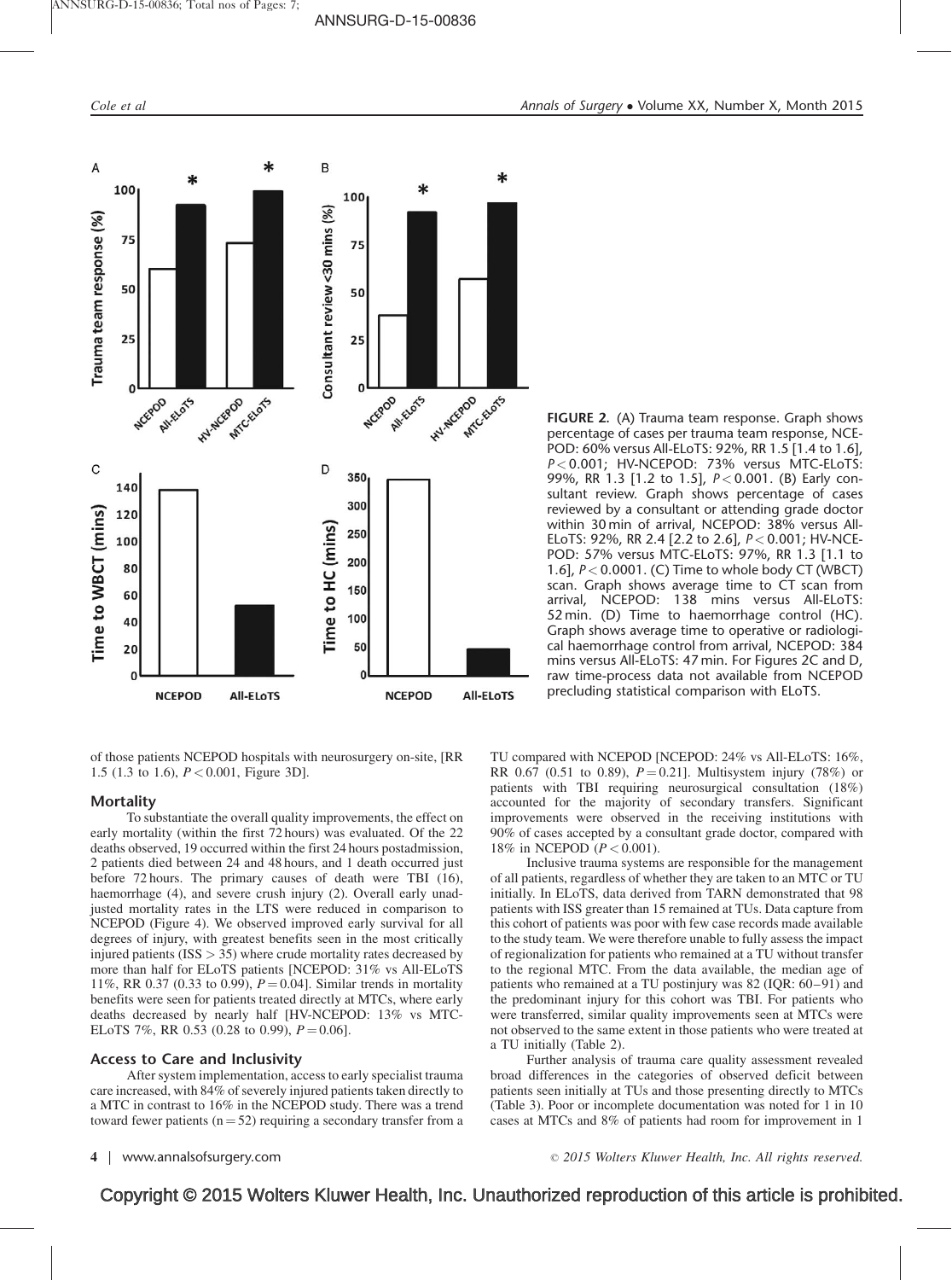FIGURE 3. (A) Time to CT head. Graph shows average time to CT scan from arrival (95% CI) at ELoTS TU and MTC, TU: 118 min (67 to 169) versus MTC: 38 min (34 to 42),  $P < 0.001$ . (B) Time to CT head—high volume versus MTC. Graph shows time to CT head per percentage of patients. Patients scanned within 1 h from arrival, HV-NCEPOD: 28% versus MTC-ELoTS: 82%, RR 2.9 [2.2 to 3.8],  $P < 0.001$ . (C) Time to early neurosurgical review. Graph shows percentage of patients receiving neurosurgical review within 1h from arrival, NCEPOD: 10% versus All-ELoTS: 45%, RR 4.4 [3.5 to 4.6],  $P < 0.001$ ; HV-NCE-POD: 23% versus MTC-ELoTS: 48%, RR 2.2  $[1.6 \text{ to } 3.1]$ ,  $P < 0.001$ . (D) Time to urgent neurosurgery. Graph shows time to urgent neurosurgical intervention from arrival. Emergency operation within 1 h: HV-NCEPOD: 67% versus MTC-ELoTS: 100%, (RR 1.5 [1.3 to 1.6],  $P < 0.001$ .



aspect of clinical management. In the available TU case notes, onethird of patients were reported to have had deficits in care resulting from either a lack of senior decision making or clinical care (Table 3).

### **DISCUSSION**

The effects of public health systems on the quality and delivery of care are difficult to evaluate as baseline assessments are rarely available. We have shown that institution of a regional trauma is associated with significant improvements in the overall quality of care for patients treated at MTCs, and that this is almost exclusively due to organizational change. Improvements in the timely delivery of specialist multidisciplinary care were associated with increased survival. However, decreased time-to-process measures such as hemorrhage control may be related to improvements in access rather than specific clinical decision making. The system model did not seem to directly reduce deficits in the clinical aspects of care, and there was a suggestion of increased inequality of access across the region with improvements in quality and data availability in MTCs not observed in TUs. Nevertheless, the implementation of a large inclusive regional trauma system has resulted in demonstrable care quality and outcome benefits for the majority of severely injured trauma patients.

Previous retrospective pre- and postanalyses of an inclusive trauma system reported significantly reduced in-hospital mortality, specifically for those with minor injuries and for patients over the age of 70 years.[12](#page-5-0) Three years after implementation, system improvements were associated with improved early mortality for severely and critically injured patients; however, further benefits of the network are as yet unknown. It is important to go beyond mortality and look at other sensitive measures of outcome and system successes. To do this, expert and peer assessment may be more valuable than measuring processes of care and key performance indicators, as it allows a closer, broader evaluation of patient pathways and care. There were expectations that the London Trauma System would lead to improved clinical quality; however, this was not automatically seen at the 3 year time point after implementation.

LTS was designed as an inclusive system, which theoretically should reduce inequalities caused by access issues and variations in standards of care. Trauma system quality guidance primarily focuses on resources at MTCs,<sup>[13](#page-6-0)</sup> yet clearly TUs have an important role to play. Access to data at TUs was very limited but where available did suggest the beneficial effects on care quality seen at MTCs were not observed for patients seen initially in TUs. This observation requires further detailed study to evaluate the effect of volume on care postsystem implementation<sup>[14](#page-6-0)</sup> and potential for unfamiliarity with clinical protocols, reduced engagement or an unintended exclusive approach to trauma care within the network. In an exclusive trauma system only those acute care hospitals with the most resources are designated as trauma centres[.15,16](#page-6-0) Evaluation of



FIGURE 4. Outcome at 72h NCEPOD versus All-ELoTS patients. Graph shows mortality within 72 h from arrival. Overall: NCEPOD: 15% versus All-ELOTS: 7%, RR 0.46 [0.29 to 0.71], P < 0.01; ISS 16–24: NCEPOD: 8% versus All-ELOTS:2%, RR 0.27 [0.09 to 0.79], P < 0.01; ISS 25–35: NCEPOD: 22% versus All-ELOTS:13%, RR 0.56 [0.33 to 0.97],  $P = 0.03$ ; ISS 36-75: NCEPOD: 31% versus All-ELOTS 11%, RR 0.37 [0.33 to 0.99],  $P = 0.04$ .

© 2015 Wolters Kluwer Health, Inc. All rights reserved. www.annalsofsurgery.com | 5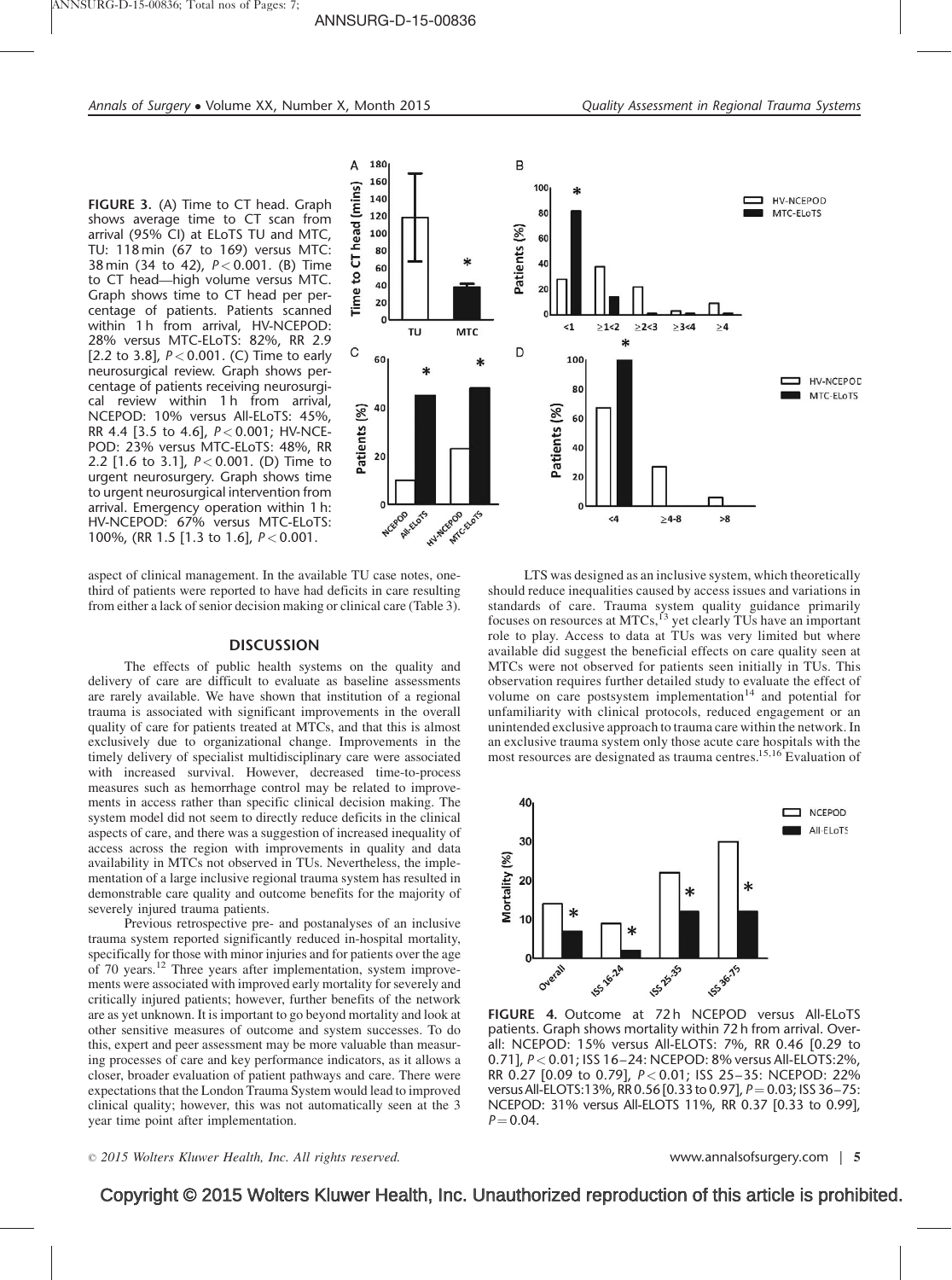<span id="page-5-0"></span>

|                  | Good     | <b>Clinical Deficits</b> | <b>Organizational Deficits</b> | <b>Deficits in Both</b> | <b>Less Than Satisfactory</b> |
|------------------|----------|--------------------------|--------------------------------|-------------------------|-------------------------------|
| All-NCEPOD (795) | 380 (48) | 129 (16)                 | 180 (23)                       | 65(8)                   | 41 $(5)$                      |
| $LV-NCEPOD(668)$ | 306(46)  | 112(17)                  | 154 (23)                       | 60(9)                   | 36(5)                         |
| TU-ELOTS $(52)$  | 20(39)   | 11(21)                   | 9(17)                          | 9(17)                   | 3(6)                          |

Values are expressed as n  $(\%)$ .  $\chi$ 2 analysis between low volume and trauma units not significant for any quality category. LV indicates NCEPOD hospitals not included in the high volume cohort; TU, trauma unit.

| <b>Identified Deficits</b>           | TU (52)  | <b>MTC</b> (269) |
|--------------------------------------|----------|------------------|
| Senior review/decision making        | 15(29)   | $13(5)^*$        |
| Diagnostic imaging delays            | 7(13)    | $13(5)^*$        |
| Poor documentation                   | 6(12)    | 27(10)           |
| Transfer/admission delays            | 7(13)    | $3(1)^{*}$       |
| Clinical issues                      | 17(33)   | $22(8)^*$        |
| Initial assessment delays            | 6(12)    | $2(1)^{*}$       |
| Airway and respiratory management    | 3(6)     | 6(2)             |
| Hemorrhage control delays            | 4(8)     | $4(1)^*$         |
| C-spine clearance and MSK management | $\Omega$ | 6(2)             |
| TBI assessment delays                | 4(8)     | $0^*$            |
| Other                                | $\theta$ | 4(1)             |

 $*P < 0.01$ .

TU indicates trauma unit; MTC, major trauma center; MSK, musculoskeletal; TBI, trauma brain injury.

exclusive systems suggests that although they are cheaper, quality and outcomes are reported to be worse than inclusive systems.[15,17–19](#page-6-0) Data available from TUs when compared with lower volume (LV)- NCEPOD suggest that within LTS there exists a degree of system exclusivity with the potential to impact on quality of care. Further work is required across the system as a whole to explore this effect and how it may be mitigated.

There are several limitations to this study which principally relate to availability of data. First, we acknowledge that we were unable to compare the LTS with data from London-only hospitals within the NCEPOD study. The primary objective was not to directly compare specific hospitals but rather evaluate the quality of an organized system of trauma care against the pre-existing standard demonstrated in the 2007 report; however, we recognize the potential differences in populations. Implementation of regional trauma systems across England and Wales since 2010 has largely been based on the London model and therefore we hope that findings from the LTS will have direct relevance for other network evaluation. Second, we could not access all of the records for patients who remained at TUs during the study period. A complete evaluation of quality was therefore only possible for TU patients transferred to an MTC or admitted directly to an MTC and the impact for those remaining at TUs is uncertain. According to TARN, 49% of injured patients in the UK were managed entirely outside of MTCs in 2013, and this figure may be under-reported given data incompleteness nationally (F Lecky, TARN, personal communication). The missing ELoTS TU data does impact on the interpretation of the study findings and requires further evaluation a national level. Third, there was the potential for inter-assessor variability although we aimed to reduce this risk through utilization of the same core NCEPOD assessment criteria during the quality review with emphasis on discussion between grading assessors to improve concordance. Finally, cause and effect cannot be attributed from this observational study. Quality

and outcome benefits associated with regionalization may have arisen from other changes in clinical practice, for example, use of tranexamic acid or introduction of hemorrhage protocols, although therapeutic advances in trauma care are more likely to be available initially within MTCs.

In summary, we have assessed the effect of a regional inclusive system on the quality of trauma care and demonstrated clear improvements which translate to tangible patient outcomes. Inclusive trauma systems seem to deliver quality through organizational change, but may not automatically lead to a reduction in preventable errors or improvements in clinical care. Robust system wide performance improvement programmes with quality assurance, multidisciplinary education, and on-going trauma training for MTCs and TUs are required to avoid clinical variance and provide optimal care for all injured patients. Three years after implementation of the LTS, we have shown substantial improvements in the quality and processes of trauma care which are associated in reduced mortality after severe injury in patients treated at MTCs.

#### ACKNOWLEDGMENTS

Dr Amy Coates, Ms Ilona Dickson, Mrs Aysha Khalid, Mr Simon Luck, Ms Carole Olding, Ms Leila Razavi, Mr Conrad Shaw, and Ms Lisa Waddingham contributed with case identification and TARN verification.

### **REFERENCES**

- 1. Celso B, Tepas J, Langland-Orban B, et al. A systematic review and metaanalysis comparing outcome of severely injured patients treated in trauma centers following the establishment of trauma systems. J Trauma. 2006;60:371–378; discussion 378.
- 2. Lansink KW, Leenen LP. Do designated trauma systems improve outcome? Curr Opin Crit Care. 2007;13:686–690.
- 3. Gruen RL, Gabbe BJ, Stelfox HT, et al. Indicators of the quality of trauma care and the performance of trauma systems. Br J Surg. 2012;99(Suppl 1):97–104.
- 4. Nathens AB, Cryer HG, Fildes J. The American College of Surgeons Trauma Quality Improvement Program. Surg Clin North Am. 2012;92:441–454.
- 5. Demetriades D, Berne TV, Belzberg H, et al. The impact of a dedicated trauma program on outcome in severely injured patients.Arch Surg. 1995;130:216–220.
- 6. Mullins RJ, Mann NC. Population-based research assessing the effectiveness of trauma systems. J Trauma. 1999;47:S59–S66.
- 7. Sampalis JS, Denis R, Lavoie A, et al. Trauma care regionalization: a processoutcome evaluation. J Trauma. 1999;46:565–579; discussion 579-581.
- 8. Lansink KW, Gunning AC, Spijkers AT, et al. Evaluation of trauma care in a mature level I trauma center in the Netherlands: outcomes in a Dutch mature level I trauma center. World J Surg. 2013;37:2353-2359.
- 9. Findlay GMI, Carter S, Smith N, et al. Trauma: Who Cares?: A Report of the National Confidential Enquiry into Patient Outcome and Death. London: NCEPOD; 2007.
- 10. Healthcare for London. Designation criteria for trauma networks. Available at: [http://www.londonhp.nhs.uk/wp-content/uploads/2011/03/Major-trauma-desi](http://www.londonhp.nhs.uk/wp-content/uploads/2011/03/Major-trauma-designation-criteria.pdf) [gnation-criteria.pdf. 2008. Accessed 18 April 2015.](http://www.londonhp.nhs.uk/wp-content/uploads/2011/03/Major-trauma-designation-criteria.pdf)
- 11. Baker SP, O'Neill B, Haddon Jr W, et al. The injury severity score: a method for describing patients with multiple injuries and evaluating emergency care. J Trauma. 1974;14:187–196.
- 12. Twijnstra MJ, Moons KG, Simmermacher RK, et al. Regional trauma system reduces mortality and changes admission rates: a before and after study. Ann Surg. 2010;251:339–343.

 $6$  | www.annalsofsurgery.com

2015 Wolters Kluwer Health, Inc. All rights reserved.